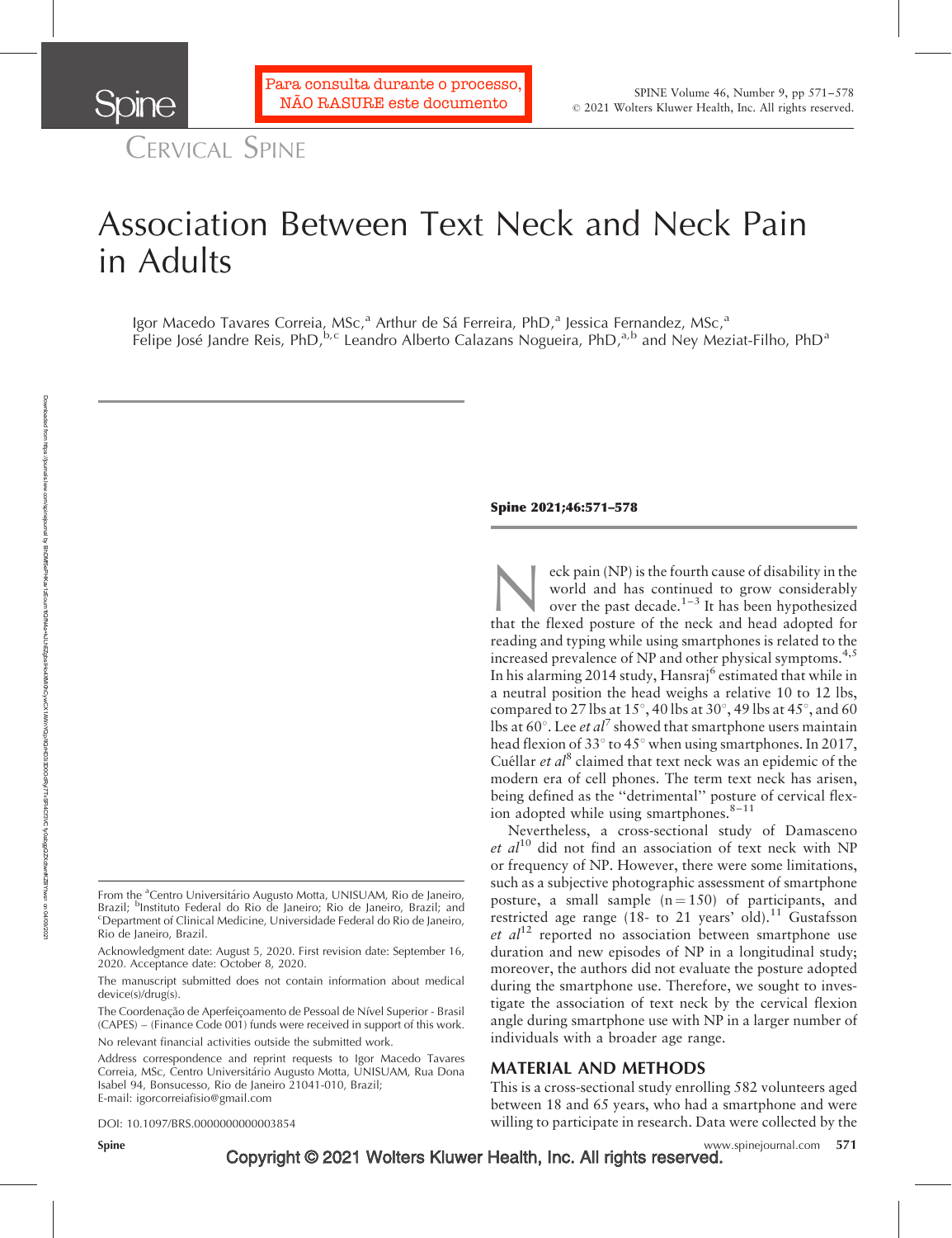researchers under a tent located in a busy area on the university campus from November 2018 to November 2019. Commuters were invited to participate through advertising signs beside the tent. Exclusion criteria were spinal surgery or any diseases that prevented the individual from adopting the unsupported orthostatic position. Individuals with significant cognitive impairment to the point of not understanding the self-completion questionnaire were excluded as well as individuals who did not own smartphones. The study protocol followed the recommendations of The Strengthening the Reporting of Observational Studies in Epidemiology (STROBE) Statement.<sup>13</sup>

The study was previously approved by the Ethics Committee of the Augusto Motta University Center (approval number 3.030.275), in accordance with national resolution 466/2012. All participants signed an informed consent term after being informed about the nature of the study and the protocol to be performed.

#### Self-completion Questionnaire

Participants answered a self-reported questionnaire with sociodemographic (name, age, and sex) and anthropometric (body mass and height) questions. Daily smartphone usage duration was assessed with the following question: ''On a typical weekday, how many hours per day do you spend reading, texting and playing games on your smartphone?'' Nine response options were offered, the first started with ''I only use the smartphone to talk'' and then the responses ranged from "less than 1 hour per day" to "About 7 or more hours per day''. Regarding possible visual problems: ''Do you have vision problems?'', with answer options "yes" or "no" and also "Do you have sight problems and wear glasses or contact lens?'', the response options were: "yes," "no," or "I wear them, but I forgot them." Regarding posture concern, we asked: ''Do you worry about your body posture?'', ''Do you think your posture is appropriate when typing text on a cell phone?'' and ''Do you worry about your posture while using your cell phone when you type a text?'' the answer options followed a five-level Likert item ''very often," "often," "occasionally," "rarely," and "never.".

Two questions were used to assess the point prevalence and frequency of NP: ''Have you had NP today?'' With the following ''yes'' or ''no'' answer options and ''How often do you have neck pain?'', the response options were ''very often," "often," "occasionally," "rarely," and "never." For the multivariable analysis, a dichotomized variable was created: "very often"/"often"/"occasionally" versus "rarely"/"never." Maximum pain intensity was assessed with a 0 to10 numerical rating scale, and the instruction: ''Mark (with an x) the highest pain you have ever had in your neck.'' About the impact of NP, it was asked ''Have you ever missed work due to neck pain?'', ''Has neck pain taken you out of a sport?'', and ''Have you ever visited a doctor or physical therapist because of neck pain?'' For all these questions, the following five-level Likert-type items were: "very often," "often," "occasionally," "rarely," and ''never.''

The smartphone dependence was investigated using the short version of the Smartphone Dependency Scale (SDS), translated into Portuguese. The total score ranges from 10 (minimum) to 60 (maximum), with the higher score indicating a higher chance of dependence on smartphone use.<sup>14</sup>

The variables anxiety, social isolation, and depression were assessed by applying the short psychosocial questionnaire, based on the validation by Kent et al.<sup>15</sup> There were four questions as follows: anxiety—''Do you feel anxious?'', social isolation—''Do you feel socially isolated?'' Answer options ranged from 0 (''no, not at all'') to 10 (''fairly''). Depression was assessed by the following two questions: ''During the past month, have you often been bothered by feeling down, depressed, or hopeless?'' and ''During the past month, have you often been bothered by little interest or pleasure in doing things?'' with response options ranging on a scale from 0 (''never'') to 10 (''all the time''). We included a fifth question about stress: ''Do you feel stressed?'' With response options ranging from 0 ("no stress") to 10 (''very stressed'').

Lifestyle was assessed through the short-form International Physical Activity Questionnaire (IPAQ) that classifies the individual as sedentary, insufficiently active, active, or very active.<sup>16</sup> Smoking habits were assessed by asking, ''In the last 30 days, how many days did you smoke?'' With eight response options ranging from ''never smoked'' to ''every day for the last 30 days.'' Based on the Subjective Health Complaints,  $^{17}$  sleep quality was assessed with the following question: ''Did you have trouble sleeping in the last month?'' with four answer options ''nothing, a little, some, or seriously.''

### Evaluation of Cervical Flexion Angle

The Cervical Range of Motion (CROM) inclinometer (Deluxe model, Performance Attainment Associates, Roseville, MN) was used to measure the flexion angle of the cervical region while typing on the smartphone, assuming that the greater the cervical flexion angle, the greater the text neck. As Damasceno et  $al$ ,<sup>10</sup> we assumed that text neck is excessive neck flexion posture, regardless of whether the person has NP complaints or not. Besides the excellent criterion validity of CROM when compared to an optoelectronic system, the reliability of this device was previously tested and showed an intraclass correlation coefficient of 0.92 for cervical flexion.<sup>18–20</sup>

The participant was instructed to stand on a cross marked on the floor. In the orthostatic position, the CROM device was placed as if putting on a pair of glasses. The velcro straps were fastened snuggly in line with the bows. The participant was asked to send a text message to someone via their smartphone, simulating everyday use (Figure 1). The same orientation was given in the seated position in a chair without armrests. The measurement of the cervical angle with the CROM inclinometer was registered with the participant in an orthostatic and seated position. The assessor was blind to the participants' answers regarding NP outcomes.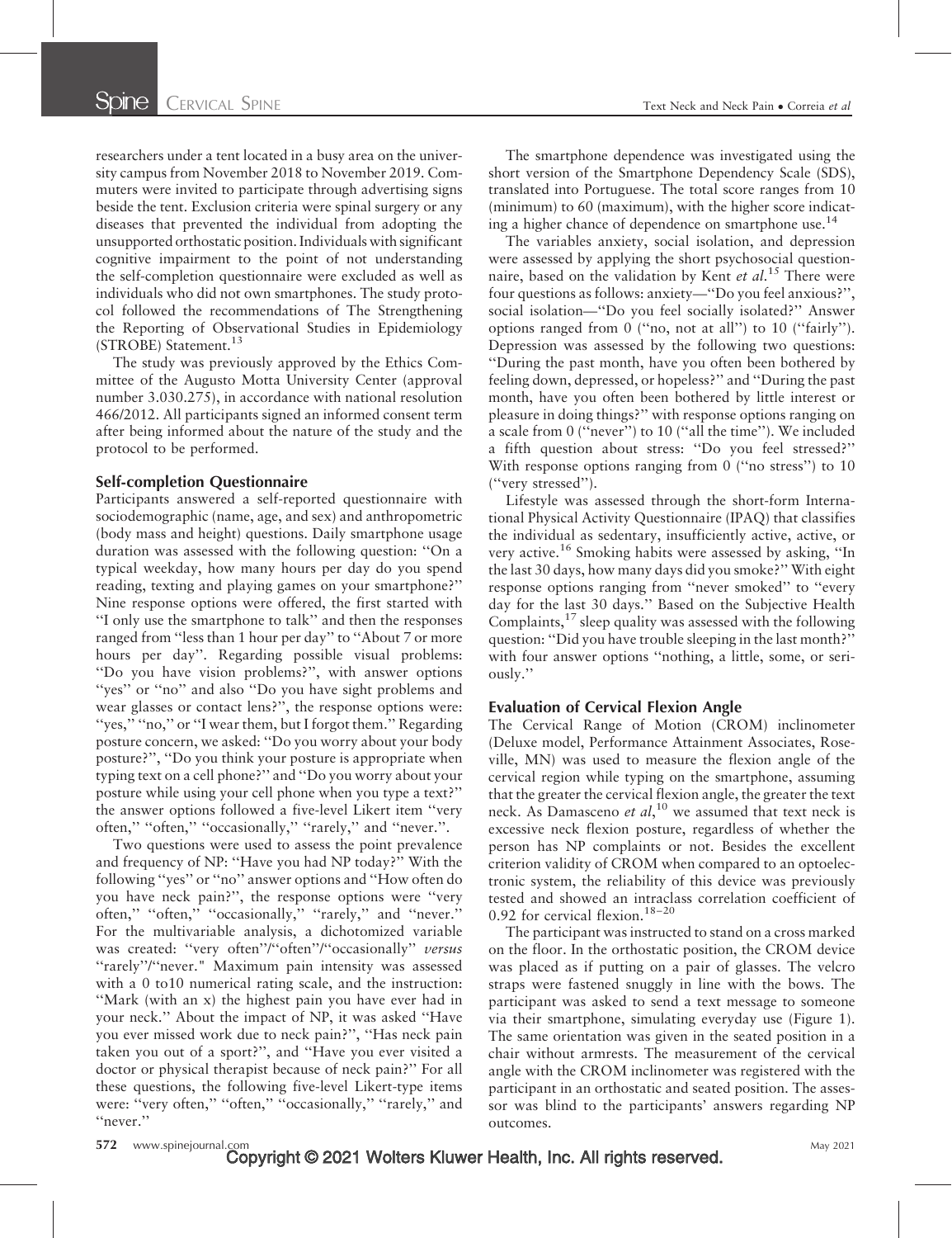



Figure 1. The measure of cervical flexion angle using the CROM device while the participant was texting on the smartphone. The left participant yielded a cervical flexion angle of  $56^{\circ}$  and the right one  $20^{\circ}$ .

## Sample Size

The required sample size for this study was 565 participants, considering prevalence of NP of  $22\%^{21}$  to detect a mean difference of  $4.6^{\circ}$  of neck flexion between participants with and without NP, assuming a standard deviation of  $13^{\circ}$  with an alpha of 5% and a power of 80%. The minimal detectable change value of CROM for neck flexion ranges from 6.5 $^{\circ}$  to 9.6 $^{\circ}$ .<sup>22,23</sup>

### Statistical Analysis

All analyses were performed using RStudio version 0.99.486. Sample characteristics were described using proportions, means, and standard deviations. Logistic regression models were analyzed to investigate the association between the cervical flexion angle during texting—herein an objective measure of text neck—and the point prevalence and frequency of NP outcomes. Linear regression models were used to investigate the association between the cervical flexion angle during texting and maximum pain intensity. Potential confounders (age, sex, height, body mass, cell phone use time, visual problems, smoking, dependence on smartphone use, physical activity level, anxiety, depression, sleep quality, and social isolation) with a  $P < 0.2$  in the univariate analysis were also included in the logistic regression models or linear regression models. The significance level adopted in the study was 95%.

## RESULTS

Our sample was comprised of 71.6% women  $(n = 417)$ , with a mean age of  $27.4$  (SD = 8.8) years (Table 1). Most participants (67.8%,  $n = 395$ ) reported at least 4 hours per day of smartphone use. More than half of participants (53.9%,  $n = 314$ ) reported some visual problem, and 45.9% ( $n = 267$ ) wore glasses or contact lenses. Almost half of the sample  $(46.2\%, n = 269)$  reported worrying about posture occasionally and 36.4% ( $n = 212$ ) during smartphone use.

Regarding lifestyle,  $9.4\%$  (n = 55) of the participants were classified as sedentary, followed by insufficiently active  $(22.1\%, n = 129)$ , active  $(41\%, n = 239)$ , and very active  $(27.3\%, n=159)$ . Additionally, only 15.1% (n = 89) of participants reported smoking habits and  $11.3\%$  (n = 66) reported serious problems with sleep.

Prevalence of NP was  $21.4\%$  (n = 125). Regarding frequency of NP, 7% (n = 41) complained very often,  $15.6\%$  $(n = 91)$  often, 35.9%  $(n = 209)$  occasionally, 32.1%  $(n = 187)$  rarely, and 9.2%  $(n = 54)$  never complained. The mean of maximum NP intensity was  $4.54$  (SD = 2.30). Of the total sample,  $85.9\%$  (n = 500) never missed school or work, 70.6% (n = 413) never missed sports, and 78.3% (n = 456) never visited a doctor or physiotherapist due to NP. The mean of cervical flexion angle during the use of smartphones while standing was  $34.3^{\circ}$  (SD = 12.2) and sitting  $36.3^{\circ}$  $(SD = 14.1).$ 

Multiple logistic regression analyses showed that the angle of cervical flexion while standing was not associated with NP (odds ratio  $[OR] = 1.00$ ; 95% confidence interval  $[CI]$  0.98– 1.02;  $P = 0.66$ ), or frequency of NP (OR = 1.01; 95% CI 1.00–1.03;  $P = 0.056$ ) (Table 2). The cervical flexion angle while sitting was not associated with the prevalence of NP  $(OR = 0.99; 95\% \text{ CI } 0.98-1.01; P = 0.89)$ , or frequency of  $NP (OR = 1.01; 95\% CI 0.99 - 1.02; P = 0.13)$  (Table 3).

Multiple linear regression analyses showed that the angle of cervical flexion while standing was not associated with the maximum NP intensity (beta coefficient  $=$  -5.195  $\times$  $10^{-5}$ ; 95% CI: -0.01 to 0.01;  $P = 0.99$ ) (Table 4). The cervical flexion angle while sitting was not associated with the maximum NP intensity (beta coefficient  $= 0.002$ ; 95% CI:  $-0.01$  to 0.01;  $P = 0.71$ ) (Table 5).

The only potential confounders that remained associated with prevalence of NP in the multivariate model were age  $(OR = 1.04; 95\% \text{ CI } 1.01 - 1.06; P = 0.001)$  and sleep quality  $(OR = 1.28; 95\% \text{ CI: } 1.01 - 1.61; P = 0.035)$ . For the NP frequency outcome, none of the potential confounders remained associated with NP frequency. For the maximum pain intensity outcome, the three variables that remained associated with maximum NP were sleep quality (beta coefficient = 0.30; 95% CI: 0.10–0.51;  $P = 0.003$ ), smartphone use time (beta coefficient = 0.11; 95% CI: 0.01–0.21;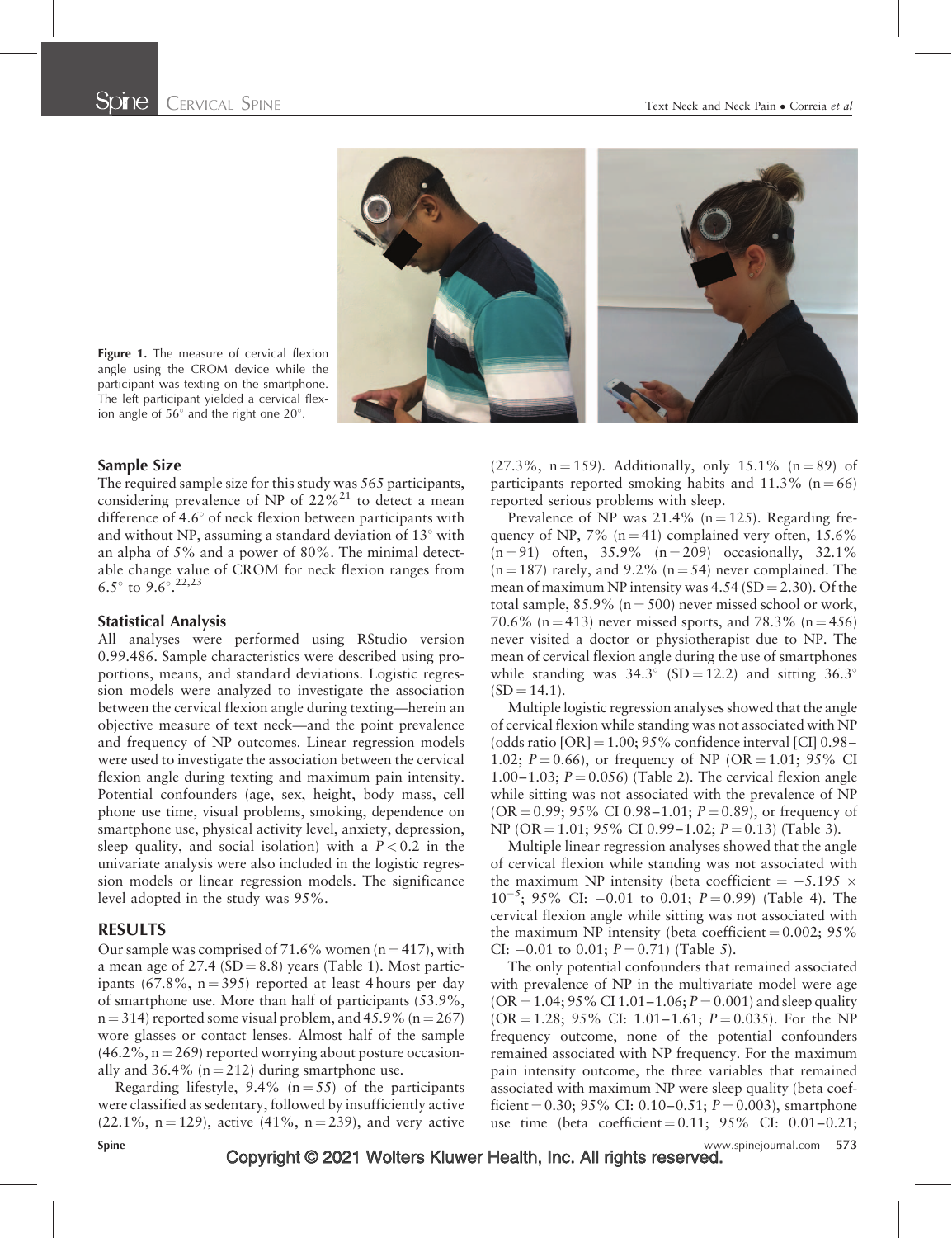| <b>TABLE 1. Characteristics of the Participants (n = 582)</b>   |               |                                                            |               |
|-----------------------------------------------------------------|---------------|------------------------------------------------------------|---------------|
| Age, y, mean (SD)                                               | 27.44 (8.89)  | Neck flexion angle (CROM) standing<br>(degrees), mean (SD) | 34.34 (12.22) |
| Sex, female, n (%)                                              | 417 (71.64)   | Neck flexion angle (CROM) sitted<br>(degrees), mean (SD)   | 36.30 (14.11) |
| Body mass, kg, mean (SD)                                        | 69.69 (16.1)  | Neck pain (point prevalence), n (%)                        | 125 (21.47)   |
| Height, cm, mean (SD)                                           | 166.09 (9.58) | Neck pain frequency, n (%)                                 |               |
| Physical activity level, n (%)                                  |               | Very often                                                 | 41 (7.04)     |
| Sedentary                                                       | 55 (9.45)     | Often                                                      | 91 (15.63)    |
| Insufficiently active                                           | 129 (22.16)   | Occasionally                                               | 209 (35.91)   |
| Active                                                          | 239 (41.06)   | Rarely                                                     | 187 (32.13)   |
| Very active                                                     | 159 (27.31)   | Never                                                      | 54 (9.27)     |
| Smoking, smokers (%)                                            | 89 (15.15)    | Maximum neck pain intensity, mean (SD)                     | 4.54 (2.30)   |
| Smartphone use time, n (%)                                      |               | Missed school due to neck pain, n (%)                      |               |
| I only use the smartphone to<br>talk                            | 8(1.37)       | Very often                                                 | 41 (6.01)     |
| $<$ 1 h a day                                                   | 16(2.74)      | Often                                                      | 3(0.51)       |
| About 1 h a day                                                 | 23 (3.95)     | Occasionally                                               | 14(2.4)       |
| About 2 h a day                                                 | 62 (10.65)    | Rarely                                                     | 30(5.15)      |
| About 3 h a day                                                 | 78 (13.40)    | Never                                                      | 500 (85.91)   |
| About 4 h a day                                                 | 84 (14.43)    | Missed sports due to neck pain, n (%)                      |               |
| About 5 h a day                                                 | 68 (11.68)    | Very often                                                 | 31 (5.32)     |
| About 6 h a day                                                 | 72 (12.37)    | Often                                                      | 12(2.06)      |
| About 7 h a day or more                                         | 171 (29.38)   | Occasionally                                               | 43 (7.38)     |
| Visual impairments, n (%)                                       | 314 (53.95)   | Rarely                                                     | 83 (14.26)    |
| Glasses or lens use, n (%)                                      | 267 (45.95)   | Never                                                      | 413 (70.66)   |
| Worry about posture, n (%)                                      |               | Went to a doctor or physiotherapist, n (%)                 |               |
| Very often                                                      | 61 (10.48)    | Very often                                                 | 36 (6.18)     |
| Often                                                           | 164 (28.17)   | Often                                                      | 14(2.4)       |
| Occasionally                                                    | 269 (46.21)   | Occasionally                                               | 31 (5.32)     |
| Rarely                                                          | 68 (11.68)    | Rarely                                                     | 45 (7.73)     |
| Never                                                           | 20 (3.43)     | Never                                                      | 456 (78.35)   |
|                                                                 |               | Smartphone dependence (SAS), mean (SD)                     | 31,68 (9.94)  |
|                                                                 |               | Anxiety (0-10), mean (SD)                                  | 6.6(2.73)     |
| Smartphone adequate posture,<br>n (%)                           |               |                                                            |               |
| Very often                                                      | 10(1.71)      |                                                            |               |
| Often                                                           | 49 (8.41))    | Social isolation $(0-10)$ , mean $(SD)$                    | 2.46 (2.73)   |
| Occasionally                                                    | 203 (34.87)   | Depression $(0-10)$ , mean $(SD)$                          | 4(3.24)       |
| Rarely                                                          | 197 (33.84)   | Stress $(0-10)$ , mean $(SD)$                              | 5.79(2.04)    |
| Never                                                           | 123 (21.13)   | Sleep problems, n (%)                                      |               |
| Worry about smartphone<br>posture, n (%)                        |               | Nothing                                                    | 166 (28.57)   |
| Very often                                                      | 10(3.61)      | A little                                                   | 198 (34.07)   |
| Often                                                           | 49 (12.56)    | Some                                                       | 151 (25.98)   |
| Occasionally                                                    | 212 (36.48)   | Seriously                                                  | 66 (11.35)    |
| Rarely                                                          | 175 (30.12)   |                                                            |               |
| Never                                                           | 100 (17.21)   |                                                            |               |
| CROM indicates cervical range of motion SD, standard deviation. |               |                                                            |               |

 $P = 0.025$ , and age (beta coefficient = 0.027; 95% CI:  $0.004 - 0.05$ ;  $P = 0.017$ ).

## Model diagnosis based on variance inflation factor (VIF) showed no presence of collinearity or multicollinearity in any of the tested models (all VIFs  $<$ 1.97).

## **DISCUSSION**

The present study showed that the angle of cervical flexion, an objective measure of text neck while standing and sitting in adults, was not associated with the prevalence of NP, frequency of NP, or maximum NP intensity. Our results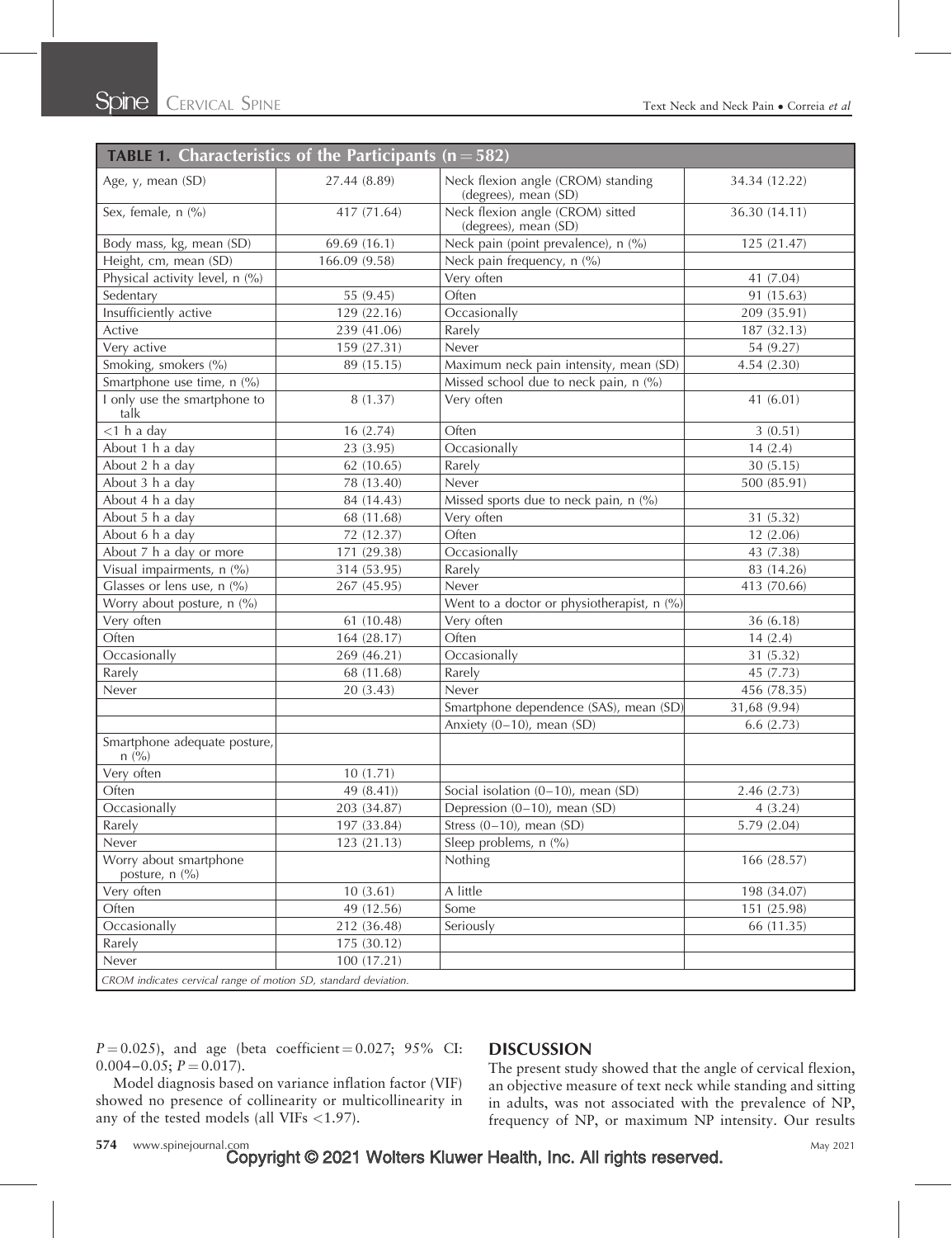TABLE 2. OR for the Association Between Text Neck While Standing—Assessed by Cervical Flexion Angle—With Prevalence of Neck Pain (Model 1) and Frequency of Neck Pain (Model 2), Considering Potential Confounders for Each Model

|                                                                                                                   | Prevalence of Neck Pain (Model 1) |               |                  |            |
|-------------------------------------------------------------------------------------------------------------------|-----------------------------------|---------------|------------------|------------|
|                                                                                                                   | <b>OR-adjusted</b>                | 95% CI        | $\boldsymbol{P}$ | <b>VIF</b> |
| Cervical flexion angle<br>(CROM*), standing                                                                       | 1.00                              | $0.98 - 1.02$ | 0.669            | 1.01       |
| Age                                                                                                               | 1.04                              | $1.01 - 1.06$ | 0.001            | 1.20       |
| Sex (male)                                                                                                        | 0.70                              | $0.39 - 1.24$ | 0.229            | 1.35       |
| Body mass                                                                                                         | 1.00                              | $0.98 - 1.01$ | 0.707            | 1.33       |
| Smartphone use time                                                                                               | 1.11                              | $0.98 - 1.25$ | 0.089            | 1.41       |
| Smartphone dependence                                                                                             | 1.00                              | $0.98 - 1.03$ | 0.515            | 1.30       |
| Anxiety                                                                                                           | 1.01                              | $0.92 - 1.11$ | 0.721            | 1.10       |
| Social isolation                                                                                                  | 1.06                              | $0.98 - 1.16$ | 0.121            | 1.16       |
| Depression                                                                                                        | 1.01                              | $0.93 - 1.10$ | 0.723            | 1.25       |
| Sleep quality                                                                                                     | 1.28                              | $1.01 - 1.61$ | 0.035            | 1.10       |
|                                                                                                                   | Frequency of Neck Pain (Model 2)  |               |                  |            |
|                                                                                                                   | <b>OR-adjusted</b>                | 95% CI        | $\boldsymbol{P}$ | <b>VIF</b> |
| Cervical flexion angle<br>(CROM <sup>*</sup> ), standing                                                          | 1.01                              | $1.00 - 1.03$ | 0.056            | 1.10       |
| Height                                                                                                            | 0.99                              | $0.96 - 1.01$ | 0.408            | 1.82       |
| Sex (male)                                                                                                        | 0.64                              | $0.38 - 1.07$ | 0.089            | 1.83       |
| Sleep quality                                                                                                     | 1.12                              | $0.92 - 1.36$ | 0.250            | 1.16       |
| Smartphone use time                                                                                               | 1.02                              | $0.93 - 1.11$ | 0.660            | 1.21       |
| Smartphone dependence                                                                                             | 1.02                              | $0.99 - 1.04$ | 0.077            | 1.27       |
| Anxiety                                                                                                           | 1.05                              | $0.97 - 1.13$ | 0.164            | 1.13       |
| Social isolation                                                                                                  | 1.05                              | $0.97 - 1.13$ | 0.197            | 1.13       |
| Depression                                                                                                        | 0.99                              | $0.92 - 1.07$ | 0.961            | 1.22       |
| CI indicates confidence interval; CROM, cervical range of motion; OR, odds ratio; VIF, variance inflation factor. |                                   |               |                  |            |

Cervical range of motion instrument.

reinforce the findings of the study by Damasceno et  $al$ ,  $10$  in which the association between text neck and NP was also not found after subjective assessment of smartphone posture performed by experienced musculoskeletal physiotherapists and the self-perception of the research participants.

Our findings contradict the hypothesis raised by the aforementioned Hansraj<sup>6</sup> study. At the average value found in the standing position (34 $\degree$  vs. Hansraj 60 $\degree$ ), the simulated load would be much lower (around 40 lb or 18 kg, vs. 60 lb or 27 kg). Besides that, data from mechanical load on the necks of cadavers showed a resistance of up to 540 lb or 244.94 kg, nine times higher than mentioned by Hansraj.<sup>6</sup> Moreover, the authors state that in living people the resistive and adaptive capacity of the cervical spine would be even higher.<sup>24</sup> These are aspects of structural biomechanics, but given that pain is multidimensional, it is possible that NP would be influenced by other biopsychosocial factors.<sup>25</sup>

Our sample showed a high level of smartphone dependence, but even this variable was not associated with NP. Alsalameh et  $al^{26}$  who used the same dependency scale, identified that 60% of medical students were dependent on smartphones and that such dependency was correlated with musculoskeletal dysfunction. High levels of smartphone use may lead to physical inactivity associated with musculoskeletal disorders in young adults.27,28 The high proportion of individuals who use the smartphone for >4 hours daily in our study, as well as the work of Damasceno et  $al$ ,  $10$  is a concern due to the possibility of physical inactivity and an increased risk of hand and finger symptoms.<sup>12</sup>

In the present study, we evaluated the cervical flexion adopted during texting through the CROM inclinometer, thus translating a quantitative text neck measure. Therefore, both the subjective analysis $10$  and the quantitative analysis of the present study did not associate text neck with NP or frequency of NP.

There were some potential confounders associated with NP outcomes in the present study. Participants with NP were 1.9 years older than asymptomatic subjects. However, the large sample size made it possible to identify small statistically significant differences as for age, physical activity, and smartphone use time. Sleep quality was associated with NP and maximum pain intensity. Increasing the ordinal scale by one level toward poorer sleep quality increased the chance of NP about 28%. Aili et  $al^{29}$  showed that sleep disturbance was a predictor of time off work in individuals with cervical or low back pain in a longitudinal study.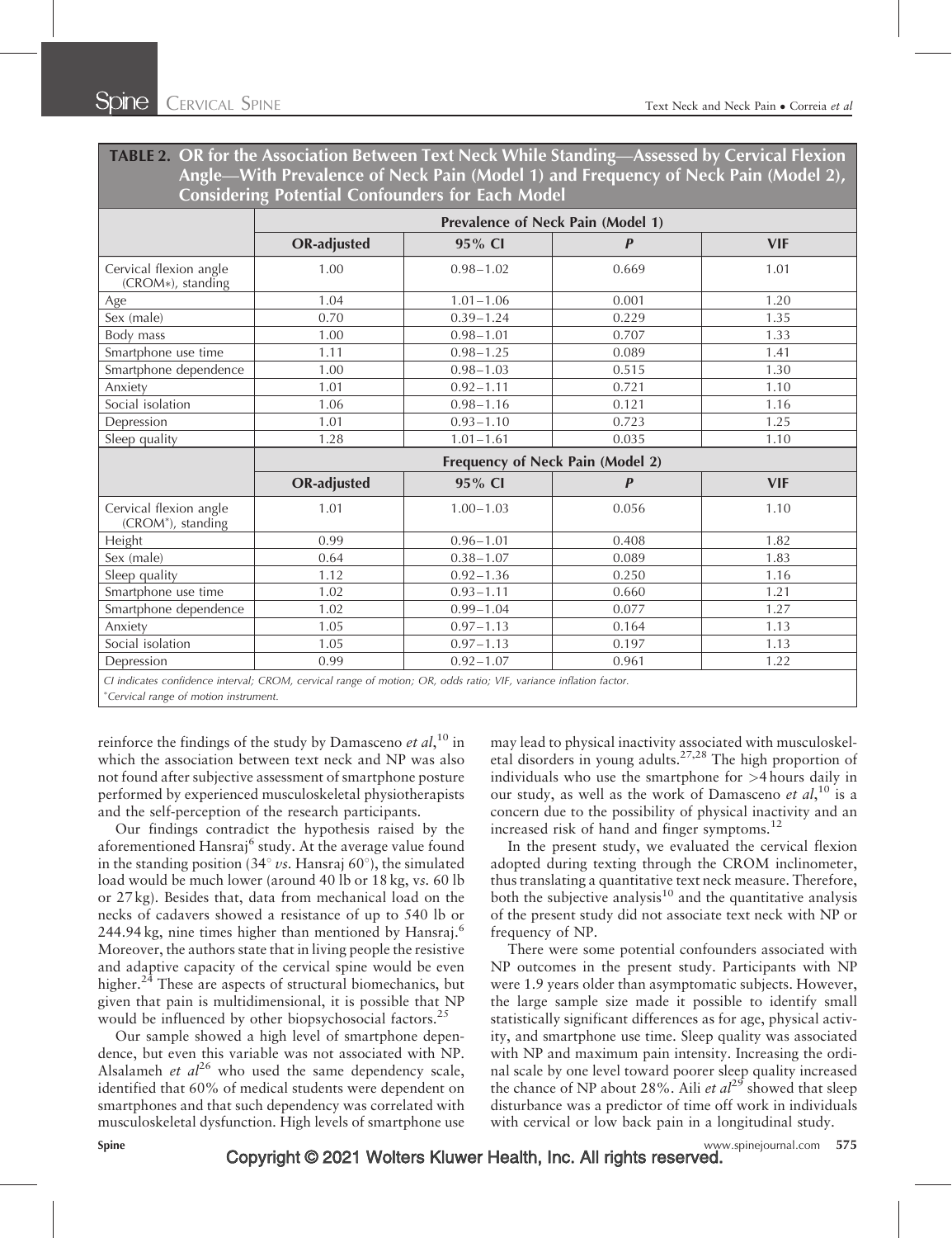TABLE 3. OR for the Association Between Text Neck While Sitting—Assessed by Cervical Flexion Angle—With Prevalence of Neck Pain (Model 1) and Frequency of Neck Pain (Model 2), Considering Potential Confounders for Each Model

|                                                         | <b>Prevalence of Neck Pain (Model 1)</b> |               |                  |            |
|---------------------------------------------------------|------------------------------------------|---------------|------------------|------------|
|                                                         | <b>Adjusted OR</b>                       | 95% CI        | $\boldsymbol{P}$ | <b>VIF</b> |
| Cervical flexion angle<br>(CROM <sup>*</sup> ), sitting | 0.99                                     | $0.98 - 1.01$ | 0.892            | 1.08       |
| Age                                                     | 1.04                                     | $1.01 - 1.06$ | 0.001            | 1.28       |
| Sex (male)                                              | 0.72                                     | $0.41 - 1.27$ | 0.271            | 1.32       |
| Body mass                                               | 1.00                                     | $0.98 - 1.01$ | 0.709            | 1.33       |
| Smartphone use time                                     | 1.11                                     | $0.98 - 1.25$ | 0.088            | 1.42       |
| Smartphone dependence                                   | 1.01                                     | $0.98 - 1.03$ | 0.457            | 1.31       |
| Anxiety                                                 | 1.01                                     | $0.92 - 1.11$ | 0.717            | 1.10       |
| Social isolation                                        | 1.06                                     | $0.98 - 1.16$ | 0.128            | 1.16       |
| Depression                                              | 1.01                                     | $0.93 - 1.10$ | 0.705            | 1.26       |
| Sleep quality                                           | 1.28                                     | $1.01 - 1.61$ | 0.035            | 1.10       |
|                                                         | Frequency of Neck Pain (Model 2)         |               |                  |            |
|                                                         | <b>OR-adjusted</b>                       | 95% CI        | $\boldsymbol{P}$ | <b>VIF</b> |
| Cervical flexion angle<br>(CROM <sup>*</sup> ), sitting | 1.01                                     | $0.99 - 1.02$ | 0.130            | 1.06       |
| Height                                                  | 0.99                                     | $0.96 - 1.01$ | 0.518            | 1.79       |
| Sex (male)                                              | 0.65                                     | $0.39 - 1.09$ | 0.105            | 1.81       |
| Sleep quality                                           | 1.12                                     | $0.91 - 1.36$ | 0.261            | 1.06       |
| Smartphone use time                                     | 1.02                                     | $0.93 - 1.12$ | 0.637            | 1.22       |
| Smartphone dependence                                   | 1.02                                     | $0.99 - 1.04$ | 0.073            | 1.28       |
| Anxiety                                                 | 1.05                                     | $0.98 - 1.13$ | 0.156            | 1.10       |
| Social isolation                                        | 1.05                                     | $0.97 - 1.13$ | 0.192            | 1.11       |
|                                                         |                                          |               |                  |            |
| Depression                                              | 0.99                                     | $0.92 - 1.07$ | 0.961            | 1.20       |

Cervical range of motion instrument.

TABLE 4. Beta Coefficients for the Association Between Text Neck While Standing—Assessed by Cervical Flexion Angle—and Maximum Neck Pain Intensity, Considering Potential **Confounders** 

|                                                          | Maximum Pain Intensity $(0-10)$  |                                |       |            |
|----------------------------------------------------------|----------------------------------|--------------------------------|-------|------------|
|                                                          | <b>Adjusted Beta Coefficient</b> | 95% CI                         | P     | <b>VIF</b> |
| Cervical flexion angle (CROM <sup>*</sup> ),<br>standing | $-5.195 \times 10^{-5}$          | $-0.01$ to 0.01                | 0.995 | 1.12       |
| Age                                                      | 0.028                            | $5.40 \times 10^{-2} - 0.05$   | 0.015 | 1.24       |
| Height                                                   | $4.383 \times 10^{-4}$           | $-0.02$ to 0.02                | 0.972 | 1.84       |
| Sex (male)                                               | $-0.249$                         | $-0.78$ to 0.33                | 0.427 | 1.93       |
| Sleep quality                                            | 0.308                            | 0.99 to 0.51                   | 0.003 | 1.30       |
| Smartphone use time                                      | 0.116                            | $0.01$ to $0.21$               | 0.025 | 1.48       |
| Smartphone dependence                                    | 0.021                            | $-8.24 \times 10^{-4}$ to 0.04 | 0.058 | 1.54       |
| Anxiety                                                  | 0.034                            | $-0.04$ to 0.11                | 0.398 | 1.46       |
| Social isolation                                         | 0.034                            | $-0.04$ to 0.11                | 0.377 | 1.37       |
| Depression                                               | 0.038                            | $-0.03$ to 0.11                | 0.331 | 1.97       |
| Physical activity (sedentary)                            | 0.353                            | $-0.04$ to 0.74                | 0.078 | 1.04       |
| Vision problems                                          | 0.297                            | $-0.08$ to 0.68                | 0.127 | 1.27       |

Scientific notation was used when the number of zeros exceeded two after the decimal point. CI indicates confidence interval; CROM, cervical range of motion; VIF, variance inflation factor.

Cervical range of motion instrument.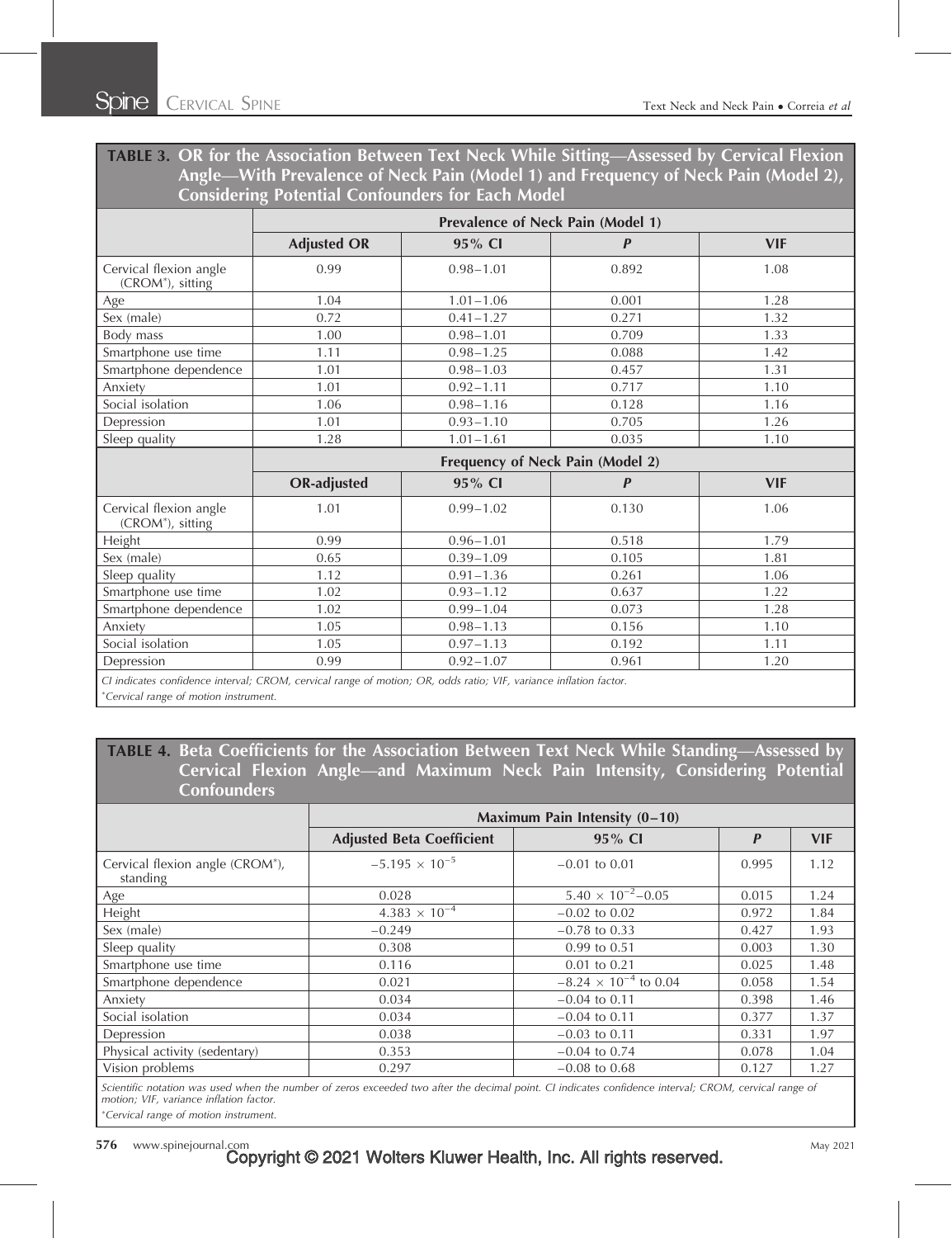# TABLE 5. Beta Coefficients for the Association Between Text Neck While Sitting—Assessed by Cervical Flexion Angle—and Maximum Neck Pain Intensity, Considering Potential **Confounders**

| Maximum Pain Intensity (0-10)    |                                |                  |            |
|----------------------------------|--------------------------------|------------------|------------|
| <b>Adjusted Beta Coefficient</b> | 95% CI                         | $\boldsymbol{P}$ | <b>VIF</b> |
| $-0.002$                         | $-0.01$ to 0.01                | 0.713            | 1.09       |
| 0.027                            | $0.004$ to $0.05$              | 0.017            | 1.25       |
| $3.53 \times 10^{-4}$            | $-0.02$ to 0.02                | 0.978            | 1.83       |
| $-0.213$                         | $-0.76$ to 0.34                | 0.450            | 1.92       |
| 0.309                            | $0.10 \text{ to } 0.51$        | 0.003            | 1.30       |
| 0.116                            | $0.01$ to $0.21$               | 0.025            | 1.48       |
| 0.022                            | $-1.35 \times 10^{-4}$ to 0.04 | 0.051            | 1.55       |
| 0.034                            | $-0.04$ to 0.11                | 0.399            | 1.46       |
| 0.033                            | $-0.04$ to 0.11                | 0.392            | 1.37       |
| 0.038                            | $-0.03$ to 0.11                | 0.324            | 1.97       |
| 0.356                            | $-0.03$ to 0.75                | 0.075            | 1.04       |
| 0.300                            | $-0.08$ to 0.68                | 0.123            | 1.13       |
|                                  |                                |                  |            |

Scientific notation was used when the number of zeros exceeded two after the decimal point. CI indicates confidence interval; CROM, cervical range of motion; VIF, variance inflation factor.

Cervical range of motion instrument.

 $\dagger$ .

The strength of the present study is the quantitative evaluation of the text neck through the cervical flexion angle measured by the CROM while standing and sitting. In addition, the larger sample size, a range of potential biopsychosocial confounders and a sample with a higher average age when compared to the study of Damasceno *et al*<sup>10</sup> were also strengths. The main limitation of this study was the cross-sectional design. The question of whether the participants started to adopt a better posture after having NP could only be responded to with longitudinal studies. Another limitation was that we assessed the point prevalence of NP without differentiating between acute and chronic stages. Although participants were on average 10 years older than the ones on Damasceno et  $al$ 's<sup>10</sup> study, the sample of the present study was still young. In future studies, it would be interesting to investigate whether there is an interaction effect between an objectively measured time spent using smartphones and neck posture with NP in older adults.

Considering the clinical applicability of our findings, there is an evident need for a broader view in the biopsychosocial model and not to focus only on postural changes, in order to always justify a dysfunction or pain through an injury or structural alteration.<sup>30</sup> This belief can harm not only health professionals, with excessive requests of imaging exams and interventions<sup>31</sup> but also the patients, who end up searching for several therapies of low scientific value that often lead to higher chances of developing chronic pain. The results of the present study can help mitigate the impact of negative information regarding text neck and reinforce that the cervical spine is much stronger and resilient than has been claimed in the general media.

Text neck was not associated with NP, frequency of NP, or maximum NP intensity in adults, even when assessed objectively. These results challenge the belief that inadequate neck posture while using smartphones leads to NP.

# $\triangleright$  Key Points

- $\Box$  It has been hypothesized that the flexed posture of the neck and head adopted for reading and typing while using smartphones is related to the increased prevalence of NP and other physical symptoms.
- $\Box$  The aim of this study was to investigate the association between text neck and NP in adults.
- The prevalence of NP was 21.4% and the mean of cervical flexion angle during the use of smartphones while standing was  $34.3^\circ$  $(SD = 12.2)$  and sitting 36.3° (SD = 14.1).
- $\Box$  Text neck was not associated with prevalence of NP, NP frequency, or maximum NP intensity in adults.

#### References

- 1. Hoy D, March L, Woolf A, et al. The global burden of neck pain: estimates from the global burden of disease 2010 study. Ann Rheum Dis 2014.
- 2. Vos T, Flaxman AD, Naghavi M, et al. Years lived with disability (YLDs) for 1160 sequelae of 289 diseases and injuries 1990–2010: a systematic analysis for the Global Burden of Disease Study 2010. Lancet 2012;380:2163–96.
- 3. Ståhl MK, El-Metwally AAS, Rimpelä AH. Time trends in single versus concomitant neck and back pain in Finnish adolescents: